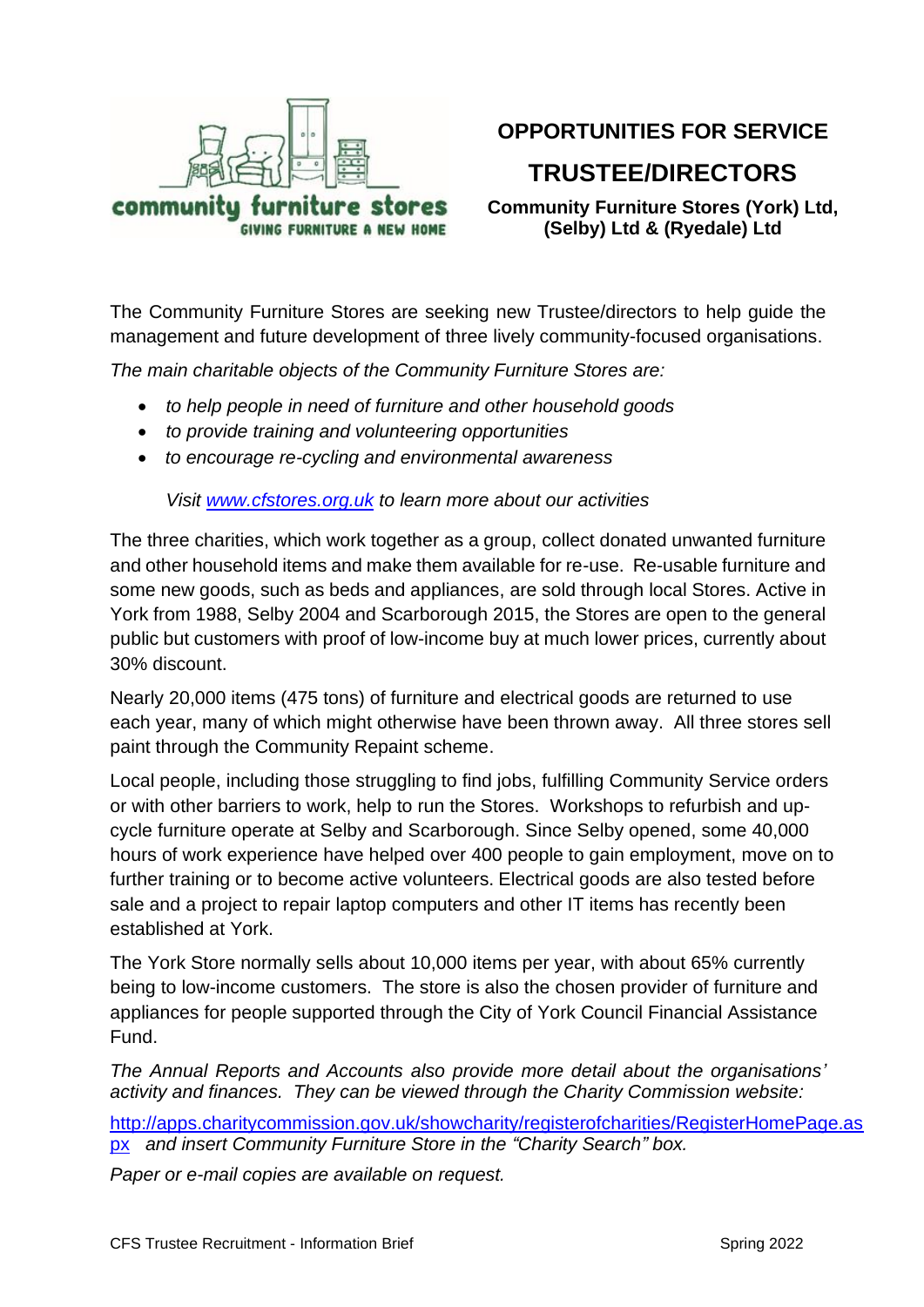# **ROLE DESCRIPTION FOR CFS TRUSTEES/DIRECTORS**

### **Main purpose**

The primary task of the trustee/directors is to steer the development of the Community Furniture Stores and oversee their management to achieve their charitable objects.

## **Key duties & responsibilities**

The trustee/directors should:

- use their experience, skills and knowledge for the maximum benefit of the Community Furniture Stores
- actively participate in providing strategic direction, innovative thinking and business planning to develop policies and projects and set aims, targets and programmes
- regularly review and monitor organisational activity and finances
- assist the achievement of informed and balanced decisions
- accept collective responsibility for Community Furniture Store decisions
- challenge proposals that exceed or appear to go against adopted polices, plans, programmes or procedures
- act with openness and independent, non-political judgement
- be committed to working in the best interests of the Community Furniture Stores
- be an ambassador for the Community Furniture Stores, championing and promoting understanding of the objects and interests of the organisations
- remain alert to external matters which might assist or affect the work of the Community Furniture Stores
- ensure that the organisations meet regulatory requirements.

In order to achieve this, trustee/directors are expected to commit time to:

- **•** prepare for, attend and actively contribute to meetings of the Trustee Board
- to serve on sub-groups or lead a specific area of work
- attend training and briefing sessions, relevant to trusteeship and the work of the **Stores**
- to visit the Stores from time to time to observe activities, engage with staff and highlight issues of concern
- using electronic communication methods, when necessary.

*Helping organisations develop, through service as a trustee, can be very interesting and rewarding. <https://reachvolunteering.org.uk/guide/become-trustee>*

Charity Commission guidance summarises the legal duties of compliance, prudence and care: **CC3 - The Essential Trustee: What you need to know** [https://www.gov.uk/government/publications/the-essential-trustee-what-you-need-to](https://www.gov.uk/government/publications/the-essential-trustee-what-you-need-to-know-cc3)[know-cc3](https://www.gov.uk/government/publications/the-essential-trustee-what-you-need-to-know-cc3) *.*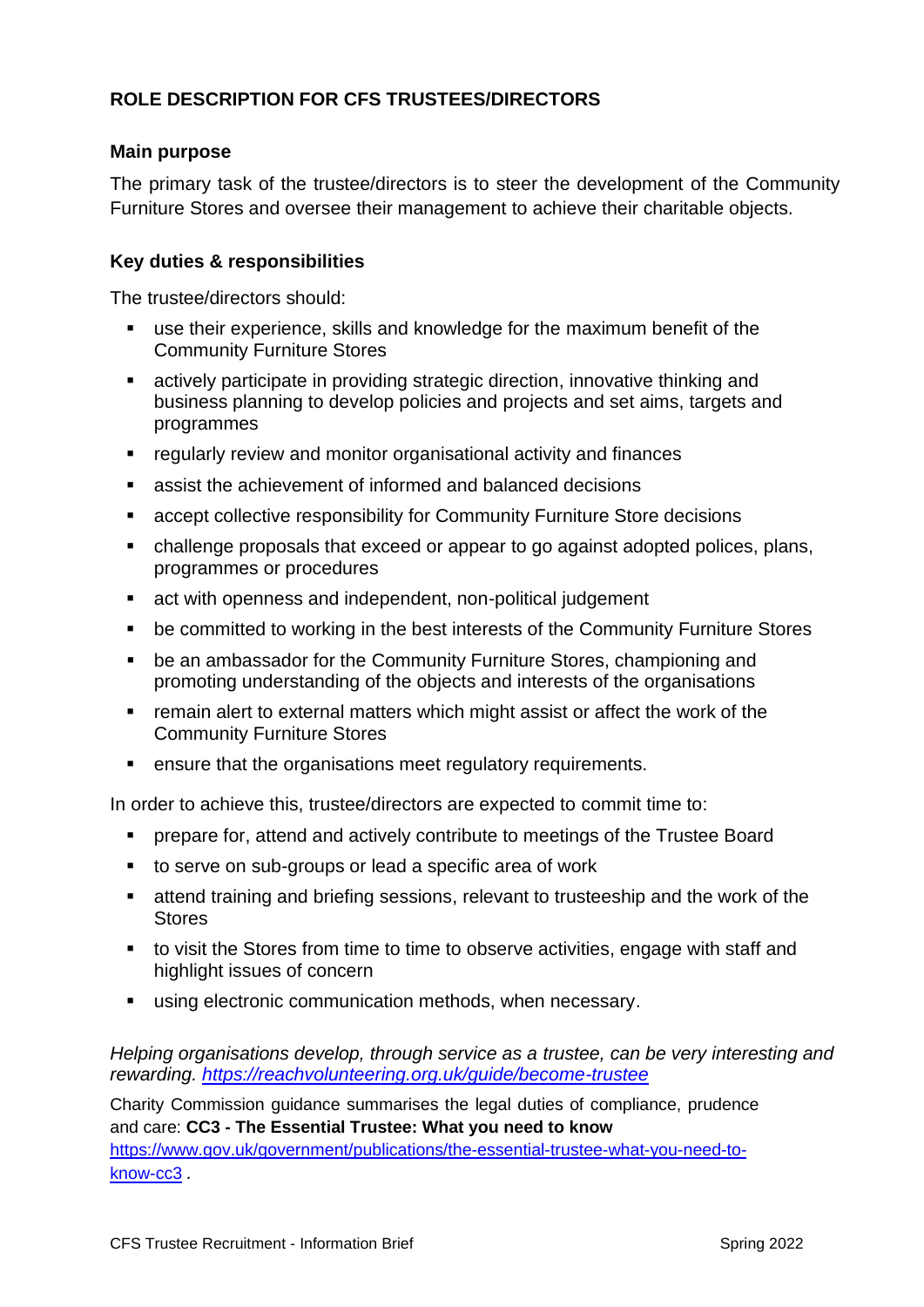*Although registered as three separate charities and limited companies, the Community Furniture Stores are jointly managed by the same trustee/directors (up to 12) and senior staff. Trustee/director appointments are made by co-option during the year, with formal appointment initially for three years, at the subsequent AGMs held in the autumn. Service as a Trustee/director is unpaid but travel and other expenses can be claimed.*

*There are usually 4-5 Joint Board Meetings, plus the AGMs each year. Meetings are usually held at York, Selby or Scarborough, generally in the early evening. Other involvement such as service on working groups or as an officer (Chair, vice-Chair or Treasurer) would relate to organisational needs, personal skills and availability.*

# **What skills and experience could you bring?**

Trustees with some of the following experience, skills or interests are particularly useful to the Community Furniture Stores to complement and support staff skills:

- Management or board membership in charity or commercial sectors
- Business development and funding, including grant-seeking
- Publicity, marketing, media and communications
- Public relations and networking
- Information Technology
- Human resources, health & safety, policy development
- Financial management or accountancy
- Legal employment, charity, property, other
- Poverty, welfare services, homelessness and unemployment
- Equal opportunities, disability & discrimination
- Recycling and wider environmental issues

We hope to find more trustees from the Scarborough area, as well as from York and Selby. We also seek to maintain a good gender balance. We are keen to hear from applicants with interest, capacity and time to serve, in due course, as officers or lead working groups.

### **How to apply?**

Please use the form available at [https://communityfurniturestore.co.uk/employment-and](https://communityfurniturestore.co.uk/employment-and-volunteering)[volunteering](https://communityfurniturestore.co.uk/employment-and-volunteering) to tell us about your interest in becoming a trustee, your relevant experience and skills and any special contribution you feel you could make. Please also provide the names and contact details for two referees.

Applications should be sent by email with *CFS-T-your initials* in the header, to [becci@cfstores.org.uk](mailto:becci@cfstores.org.uk) to arrive by noon on *Wednesday 6 April 2022.*

In case of difficulties please contact Becci on 01904 426444 at: CFS Registered Offices, Unit 29, The Raylor Centre, James Street, York, YO10 3DW

For an informal discussion with a currently serving trustee, also contact [becci@cfstores.org.uk](mailto:becci@cfstores.org.uk)

Interviews with a group of current trustees will take place on *Monday 25 April 2022* at CFS York. Selected applicants will be invited to sit in as observers at a CFS Board Meeting on Tuesday 10 May at Scarborough or Tuesday 5 July at York.